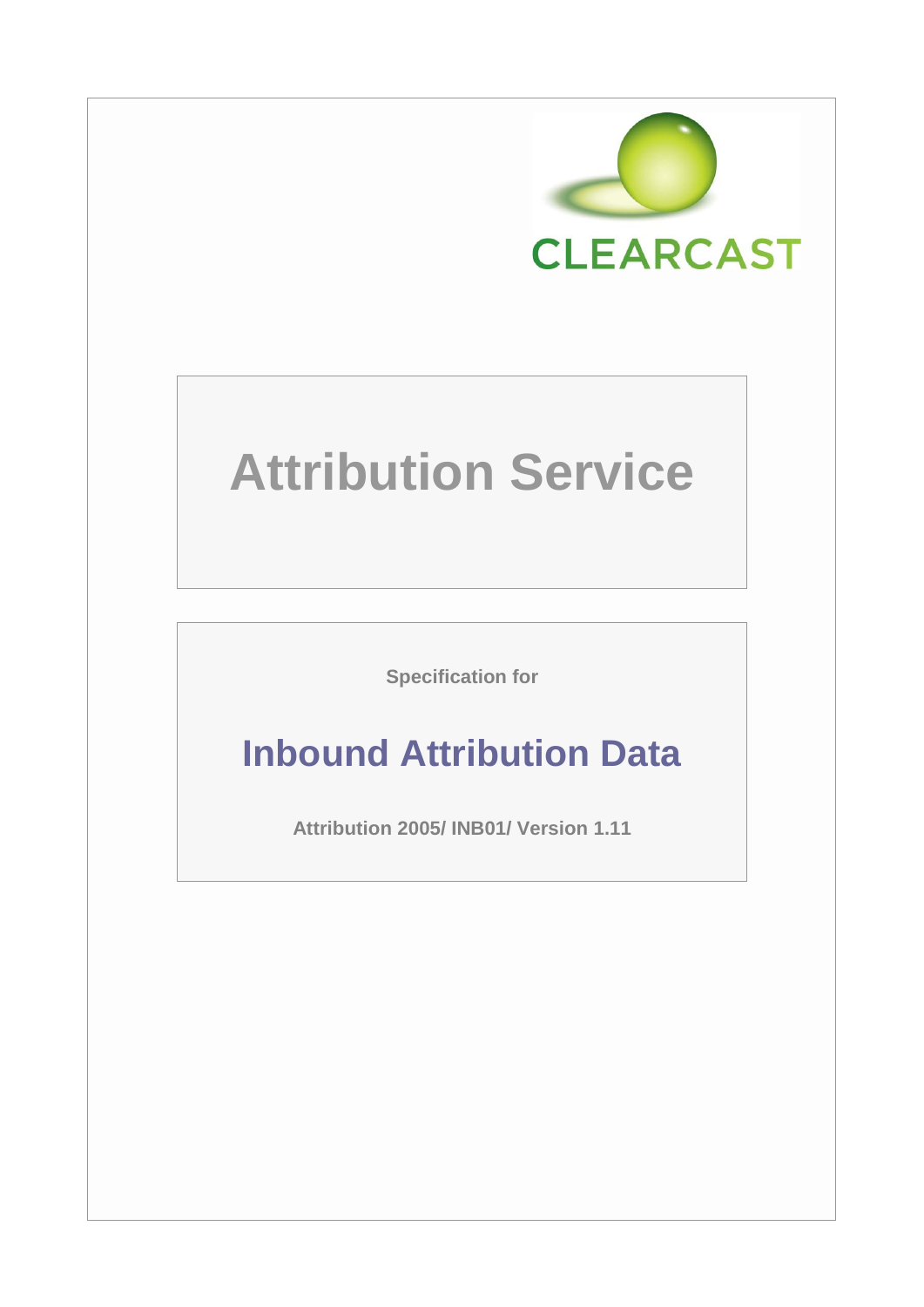Inbound Attribution Data files contain commercial attribution data for a specific transmission day or week, and are transferred from sales houses to the Attribution service. INDAY files contain data relating to all commercials transmitted in a single day. INWEEK files are identical in format, except that they combine a full weeks' set of daily files (INDAY1 to INDAY7).

Mandatory fields include: buying agency, advertiser, holding company, product, payer agency, match group, and the number of spots transmitted.

Wherever possible, sales houses also provide category codes and creative agency data on the files. When a sales house is unable to supply this information the relevant field should be left blank.

# **FILE CONTENTS**

The file contains two record types.

| Header record | $\sim$ 100 $\mu$         | one record per file                |
|---------------|--------------------------|------------------------------------|
| Data records  | $\overline{\phantom{a}}$ | one set for each commercial number |

Please enforce upper case for all records supplied on Inbound Attribution Data files.

#### **RECORD DELIMITERS**

1 x Carriage Return (0x0D) and 1 x Line Feed (0x0A)

#### **FILE SEQUENCE**

Record Type Date of Transmission Commercial Number Match Group Product Name Buyer Name Advertiser Name Holding Company Name Number of Spots Creative Agency Name Payer Name Register MEAL Category Code NMR Category Code Sales House Category Code

#### **Record Length - 187**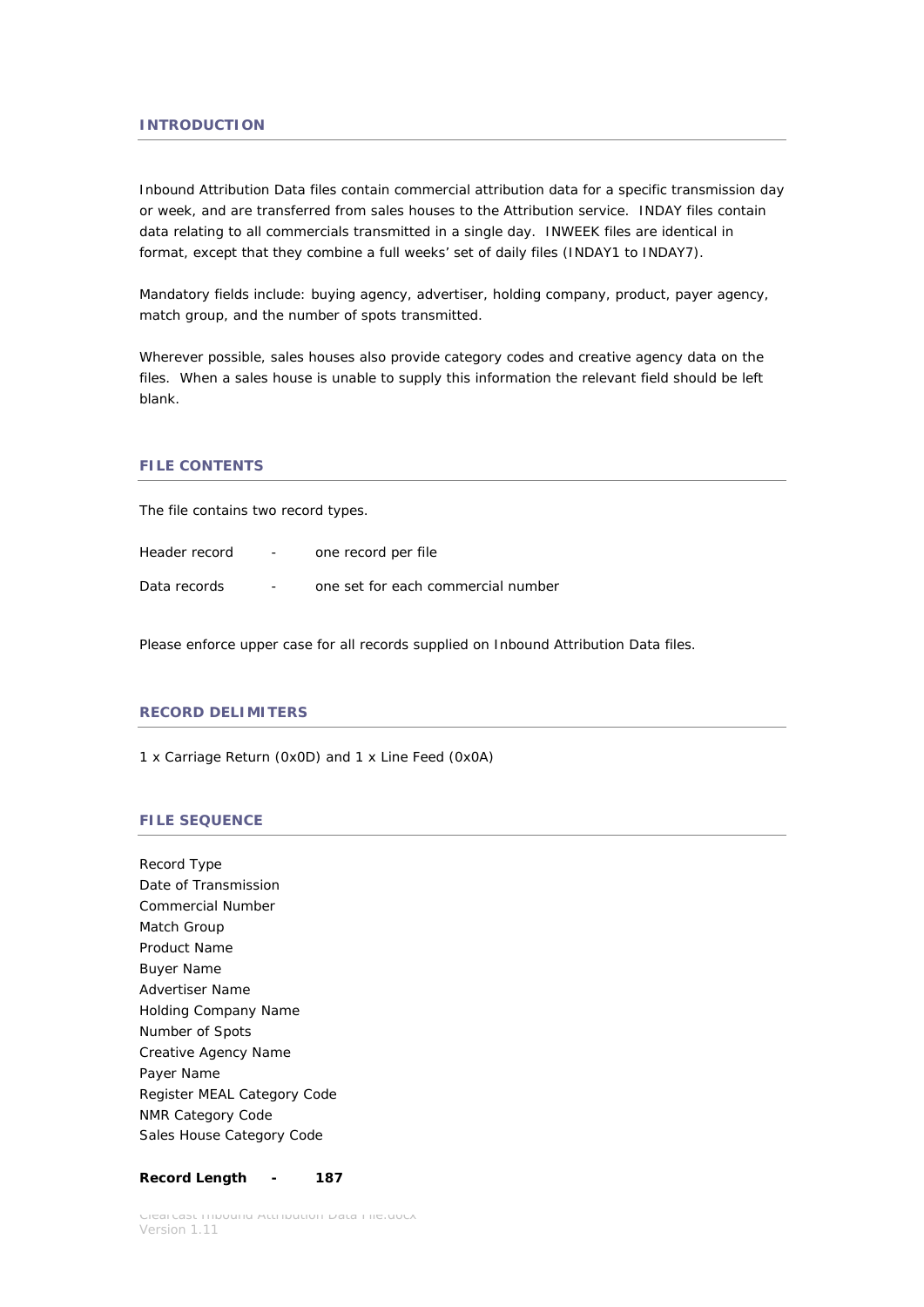# **FILE NAME**

| <b>Transmission Day</b> | Daily Inbound File Name |
|-------------------------|-------------------------|
| Monday                  | INDAY1.XXX              |
| Tuesday                 | INDAY2.XXX              |
| Wednesday               | INDAY3.XXX              |
| Thursday                | INDAY4.XXX              |
| Friday                  | INDAY5.XXX              |
| Saturday                | INDAY6.XXX              |
| Sunday                  | INDAY7.XXX              |

File names follow the formats outlined in the tables below.

| Transmission Day(s) | <b>Weekly Inbound File Name</b> |  |
|---------------------|---------------------------------|--|
| Monday – Sunday     | <b>INWEEK, XXX</b>              |  |

*\*.xxx - represents company specific file extensions as described in the table below.* 

# **SALES HOUSE FILE EXTENSIONS**

| <b>Sales House Name</b>          | <b>File Extension</b> |
|----------------------------------|-----------------------|
| <b>BSkyB</b>                     | <b>SKY</b>            |
| Channel 4 Television             | CH <sub>4</sub>       |
| Digitex                          | <b>DMS</b>            |
| Dolphin Television               | <b>DOL</b>            |
| Five                             | CH <sub>5</sub>       |
| <b>Interactive Digital Sales</b> | FI X                  |
| <b>ITV</b>                       | GRN                   |
| Optimal                          | OPT                   |
| Turner Broadcasting              | TUR                   |
| Walt Disney Company              | JET                   |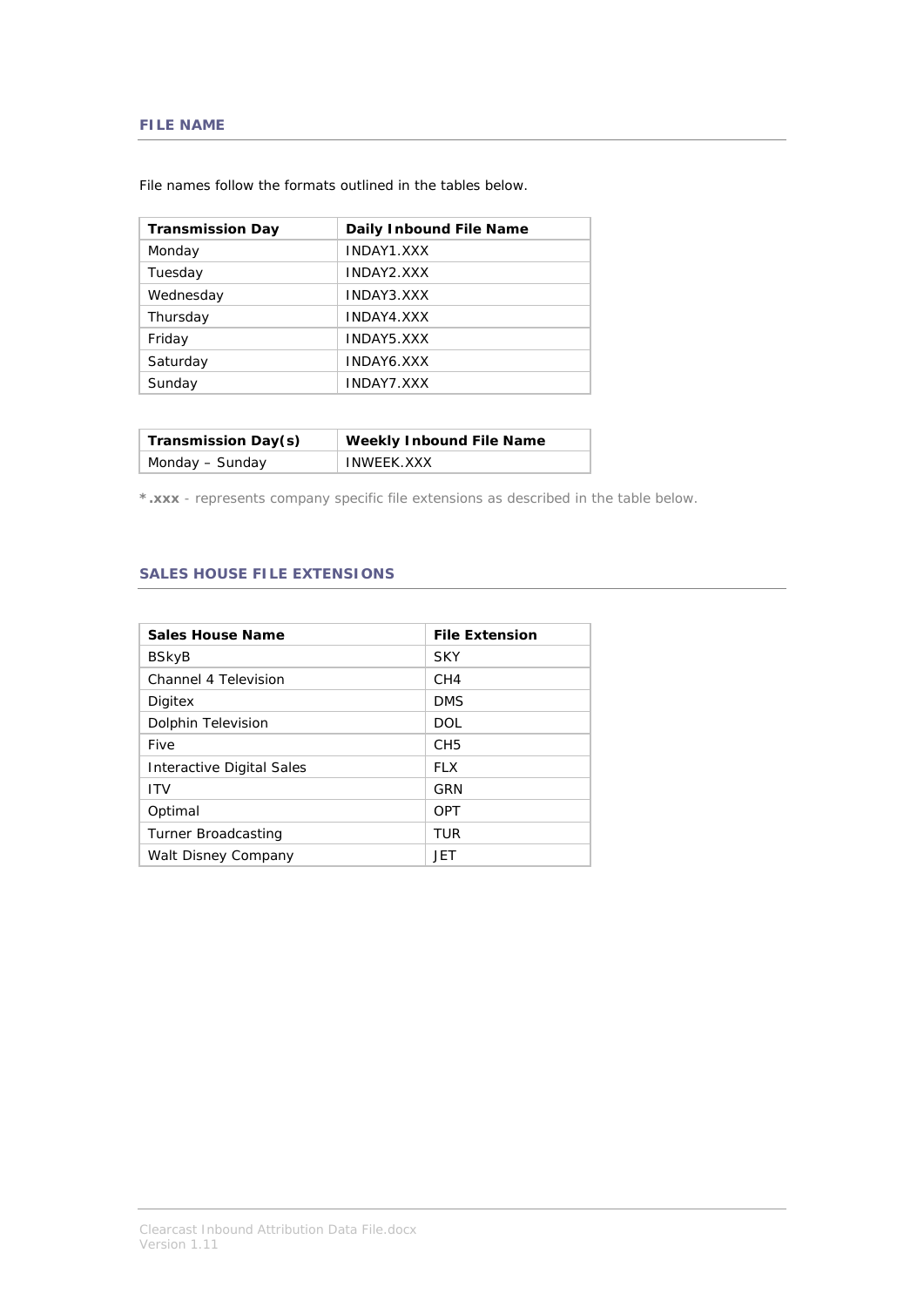| <b>Inbound Attribution Data File Header Record</b> |        |                                                                              |              |                                |                |
|----------------------------------------------------|--------|------------------------------------------------------------------------------|--------------|--------------------------------|----------------|
| Position                                           | Length | Description                                                                  | Data<br>Type | Range                          | Man-<br>datory |
|                                                    |        | Record Type                                                                  | N            | 1                              | Υ              |
| 2                                                  | 7      | Inbound File Type (use blanks<br>for padding to fulfil the record<br>length) | A            | e.g. INDAY or INWEEK           | Υ              |
| 9                                                  | 3      | Sales House File Extension                                                   | A            | See table (page 3)<br>e.g. SKY | Υ              |
| $12 \overline{ }$                                  | 8      | <b>Start Date of Transmissions</b>                                           | N            | <b>DDMMYYYY</b>                | Υ              |
| 20                                                 | 8      | End Date of Transmissions                                                    | N            | <b>DDMMYYYY</b>                | Υ              |
| 28                                                 | 6      | Record Count (for verification)                                              | N            | <b>NNNNNN</b>                  | Υ              |
| 34                                                 | 3      | File Format Version                                                          | N            | 002                            | Υ              |

Example Header Record: **1INDAY SKY0501200411012004000500002**

#### **Inbound Attribution Data File Header Record Description**

#### **Inbound File Type**

This refers to either an INDAY - a daily inbound Attribution data file; or an INWEEK - a weekly inbound Attribution data file.

#### **Sales House File Extension**

This is a 3-character company specific code denoting the sales house sending the file. Please see the Sales House File Extensions table on page 3 for a list of active codes.

#### **Start Date of Transmissions**

The start date of transmissions reported on the file. This reflects the BARB Reporting Day that runs from 06:00 to 29:59 (05:59 the following day).

#### **End Date of Transmissions**

The end date of transmissions reported on the file. This reflects the BARB Reporting Day that runs from 06:00 to 29:59 (05:59 the following day).

## **Record count**

Used for verification, this is a count of the number of records on the file. The count should include the header record.

#### **File Format Version**

A number indicating the format version of the file issued. The second version of the Inbound Attribution Data file format is 002.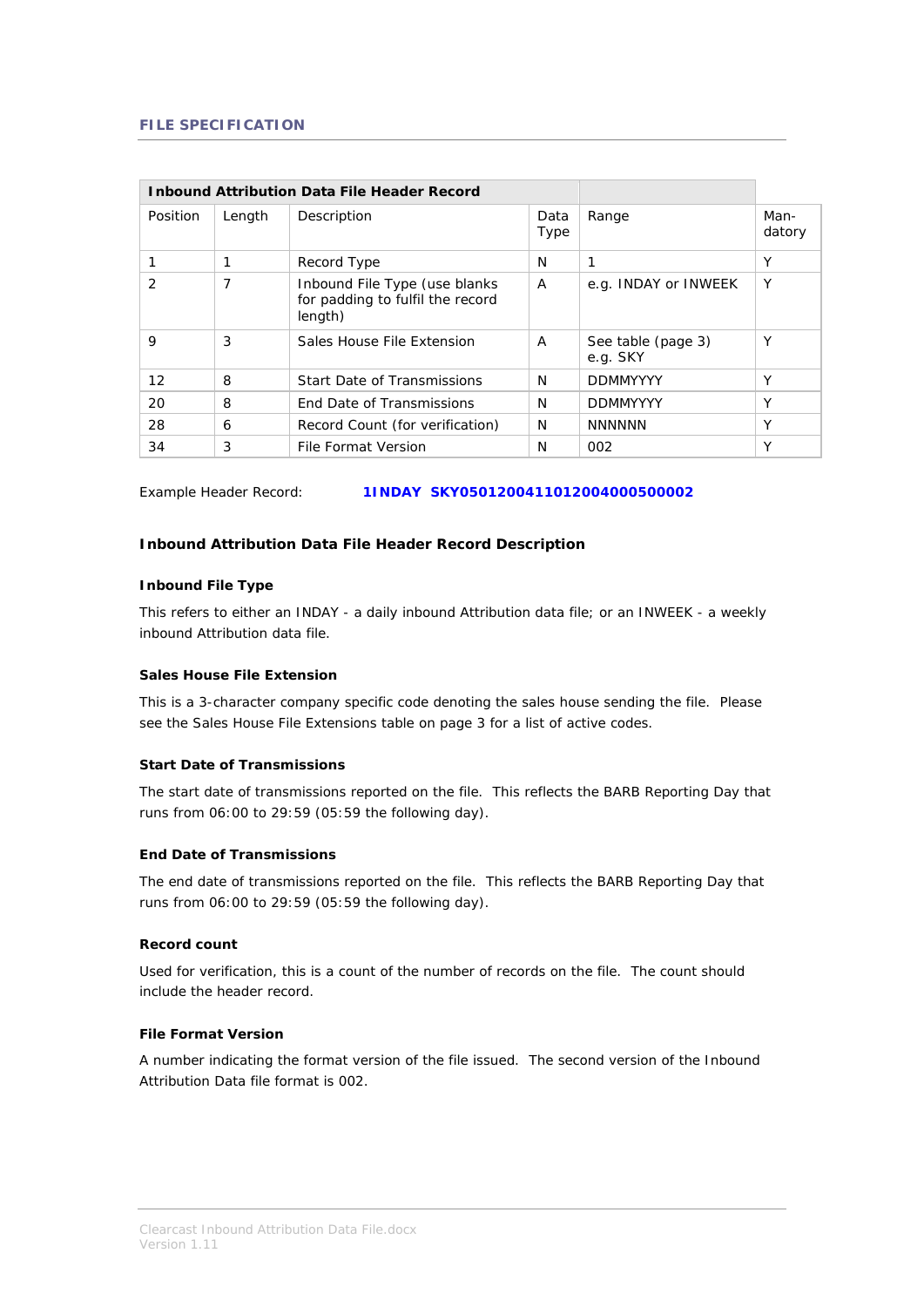| <b>Inbound Attribution Data File Data Record</b> |        |                                        |              |                                         |                |
|--------------------------------------------------|--------|----------------------------------------|--------------|-----------------------------------------|----------------|
| Position                                         | Length | Description                            | Data<br>Type | Range                                   | Man-<br>datory |
| 1                                                | 1      | Record Type                            | N            | $\mathfrak{D}$                          | Y              |
| 2                                                | 8      | Date of Transmission                   | N            | <b>DDMMYYYY</b>                         | Y              |
| 10                                               | 15     | <b>Commercial Number</b>               | A            | AAAAAAANNNNNN                           | Y              |
| 25                                               | 3      | Match Group                            | N            | See table below                         | Y              |
| 28                                               | 35     | Product Name (sales house<br>specific) | A            |                                         | Y              |
| 63                                               | 20     | Buyer Name (for matching)              | A            |                                         | Y              |
| 83                                               | 20     | Advertiser Name (for matching)         | A            |                                         | Y              |
| 103                                              | 20     | <b>Holding Company Name</b>            | A            |                                         | Y              |
| 123                                              | 7      | Number of Spots                        | N            |                                         | Y              |
| 130                                              | 20     | Creative Agency Name                   | A            |                                         | N              |
| 150                                              | 20     | Payer Name (for matching)              | A            |                                         | Y              |
| 170                                              | 6      | Register MEAL Category Code            | A            | Format XXX99                            | N              |
| 176                                              | 6      | <b>NMR Category Code</b>               | A            | NMR Code format<br>2.1.5 will be 020105 | N              |
| 182                                              | 6      | Sales House Category Code              | A            |                                         | N              |

# **Inbound Attribution Data File Data Record Description**

#### **Date of Transmission**

The transmissions date of data on the file. This reflects the BARB Reporting Day that runs from 06:00 to 29:59 (05:59 the following day).

#### **Commercial Number**

This is the Clearcast industry standard 15-character commercial number supplied by the Broadcaster. Forward slashes (/) and embedded blanks should be removed and the whole string left justified.

If the Broadcaster does not subscribe to Clearcast, then alpha characters indicating the Broadcaster should prefix the commercial number. For example: EUSP (Eurosport).

#### **Match Group**

Match Groups were introduced because airtime booked in different areas using exactly the same copy may carry different advertiser and agency attribution. Booking areas are outlined in the table below.

| <b>Match Groups</b> |                                                         |
|---------------------|---------------------------------------------------------|
| Code                | <b>Description</b>                                      |
| 000                 | England, Scotland and Wales                             |
| 003                 | Ulster - UK Broadcast sales houses                      |
| 004                 | Republic of Ireland - UK Broadcast sales houses         |
| 005                 | Pan-European                                            |
| 006                 | Ulster/ROI - Republic of Ireland Broadcast sales houses |

H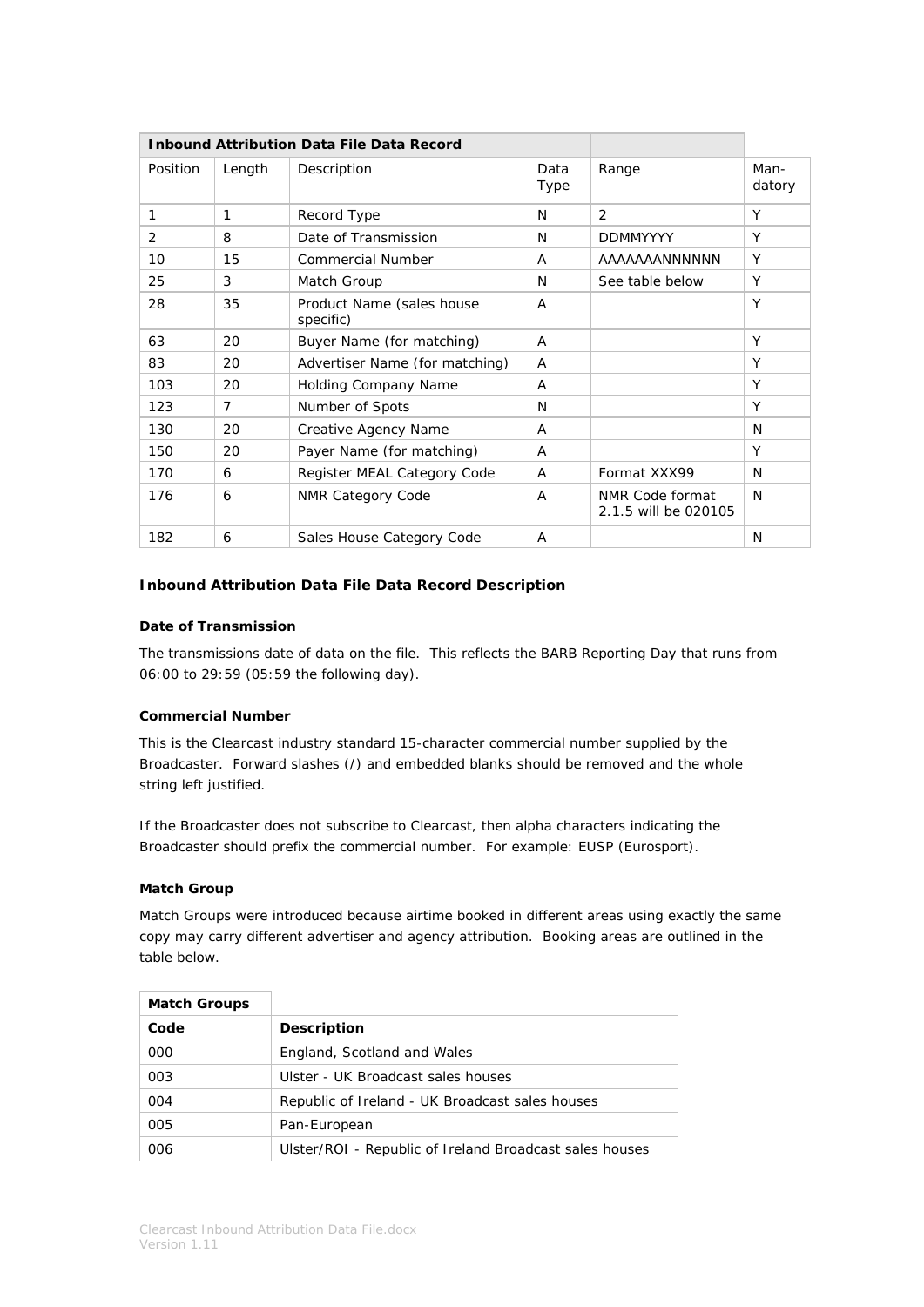The rules for using match groups are that:

- All copy carried in England, Scotland and Wales should be listed as a data record with match group 0.
- All copy carried in Ulster should be additionally listed as a data record with match group 3, irrespective of whether or not the attribution for the copy is the same as in England, Scotland and Wales and it also appears as a record with match group 0. The need to double report against both match group 3 and match group 0 only applies to UK channels that transmit in Ulster and are reported by Nielsen in RoI.
- All copy carried in the RoI from UK Broadcast sales houses should be additionally listed as a data record with match group 4, irrespective of whether or not the attribution for the copy is the same as in England, Scotland and Wales and it also appears as a record with match group 0.
- All Pan-European copy should be listed as a unique data record with match group 5, irrespective of whether or not the copy also appears as a data record with another match group.

There are currently no Irish stations reporting ratings on BARB in Ulster and match group 6 is not presently in use.

#### **Product Name**

This is a sales house specific 35-character product name. The length of product names held on sales house airtime sales systems varies so please provide the maximum length available. Product names are standardised by the Attribution service on a daily basis.

#### **Buyer Name**

This is a 20-character name of the buying agency responsible for booking the airtime. If the commercial is bought directly from the advertiser, please replicate the advertiser name in the buyer name field. Buyer names are standardised by the Attribution service on a weekly basis.

#### **Advertiser Name**

This is 20-character advertiser or client name. Advertiser names are standardised by the Attribution service on a weekly basis.

#### **Holding Company Name**

This 20-character field represents the holding company of the advertiser. If it is not possible for a Broadcaster to supply holding company information, please duplicate the advertiser name in this field. This is a mandatory field and should not be left blank. Holding company names are standardised by the Attribution service on a weekly basis.

#### **Number of Spots**

This is the number of spots transmitted for a unique commercial number and match group combination.

#### **Creative Agency Name**

This is the agency responsible for the creative copy.

#### **Payer Name**

This is the agency responsible for paying for the airtime.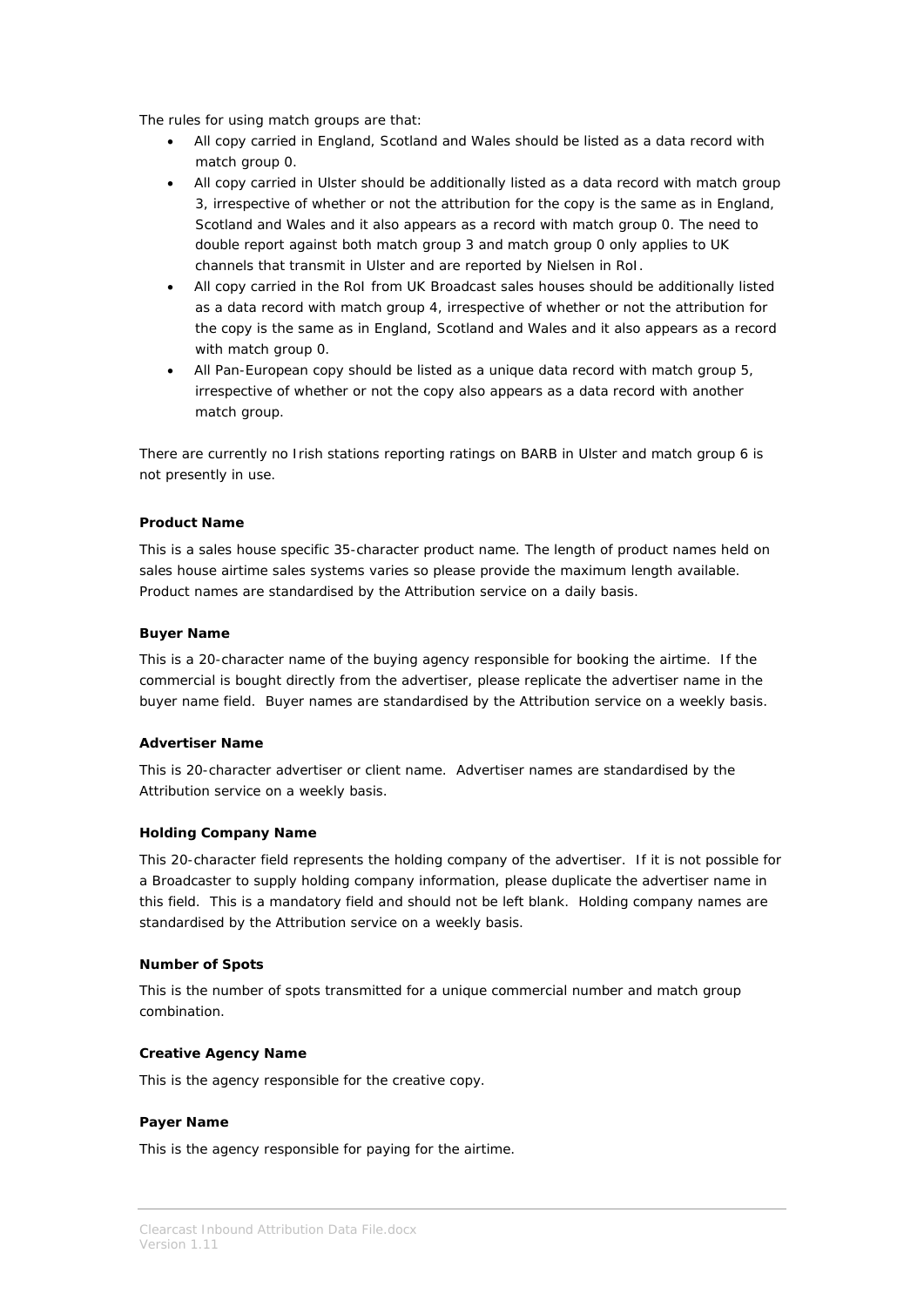## **Register MEAL Category Code**

This is a 5-character look-alike Register Meal Code held on some Broadcast airtime sales systems. The format is 3-alpha characters followed by 2-numeric characters. This field can be left blank if no code is available.

#### **NMR Category Code**

This is a provisional 6-character NMR Category Code supplied by Broadcasters. Not all Broadcasters hold NMR codes on their systems, if it is not possible to supply a code please leave this field blank.

# **Sales House Category Code**

Not all sales houses hold NMR codes or look-alike Register Meal Codes on their systems. This field was introduced for Broadcasters to supply any other category code that they use internally. This field should be left blank if no code is available.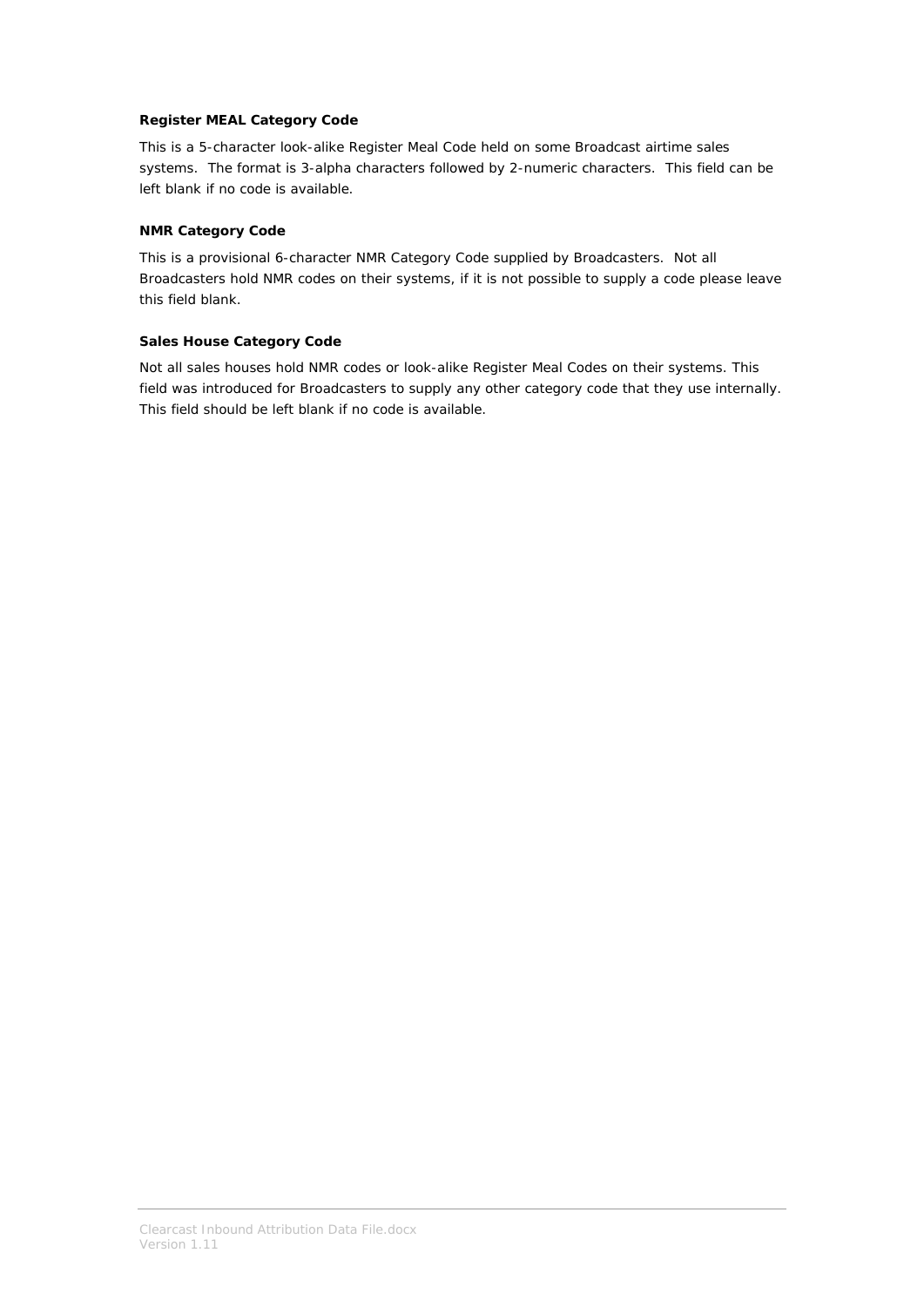# **INDAY File Delivery Schedule**

| Transmission Day(s)       | File to be sent by:  |
|---------------------------|----------------------|
| Monday                    | 10.00am on Tuesday   |
| Tuesday                   | 10.00am on Wednesday |
| Wednesday                 | 10.00am on Thursday  |
| Thursday                  | 10.00am on Friday    |
| Friday, Saturday & Sunday | 10.00am on Monday    |

# **INWEEK File Delivery Schedule**

| Transmission Day(s) | File to be sent by:                                          |  |
|---------------------|--------------------------------------------------------------|--|
| Monday-Sunday       | 10.00am on the Tuesday following the<br>week of transmission |  |

# **FILE TRANSFER**

Files are delivered to the Attribution service via ftp or email.

| FTP: | ftp.attributions.net |
|------|----------------------|
|      |                      |

**Email:** [attributions@imdplc.com](mailto:attributions@imdplc.com)

Files must be uploaded to the **inbound** directory on the Attribution FTP site.

Attribution administration will supply new subscribers with a secure login to [ftp.attributions.net.](ftp://ftp.attributions.net/)

When subscribers log on to the Attribution FTP site they are taken directly to their relevant company folder, from this directory level they will need to drill to the <**inbound**> directory to upload files.